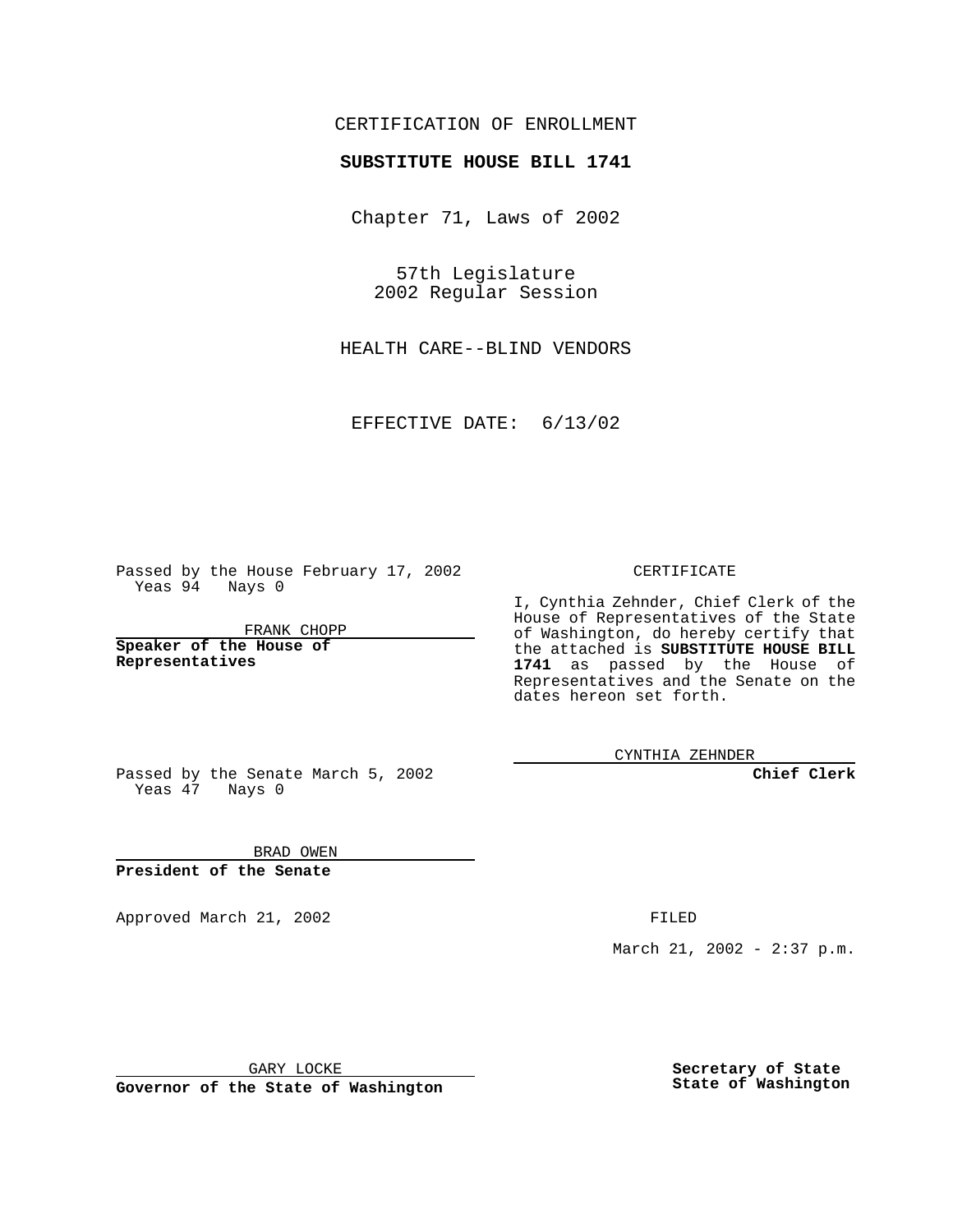## **SUBSTITUTE HOUSE BILL 1741** \_\_\_\_\_\_\_\_\_\_\_\_\_\_\_\_\_\_\_\_\_\_\_\_\_\_\_\_\_\_\_\_\_\_\_\_\_\_\_\_\_\_\_\_\_\_\_

\_\_\_\_\_\_\_\_\_\_\_\_\_\_\_\_\_\_\_\_\_\_\_\_\_\_\_\_\_\_\_\_\_\_\_\_\_\_\_\_\_\_\_\_\_\_\_

Passed Legislature - 2002 Regular Session

## **State of Washington 57th Legislature 2001 Regular Session**

**By** House Committee on Health Care (originally sponsored by Representatives Hunt, Fromhold, Alexander and Armstrong)

Read first time . Referred to Committee on .

 AN ACT Relating to health care benefits for blind vendors; amending RCW 74.18.230; and adding a new section to chapter 41.05 RCW.

BE IT ENACTED BY THE LEGISLATURE OF THE STATE OF WASHINGTON:

 NEW SECTION. **Sec. 1.** A new section is added to chapter 41.05 RCW to read as follows:

 (1) The board shall offer a plan of health insurance to blind licensees who are actively operating facilities and participating in the business enterprises program established in RCW 74.18.200 through 74.18.230, and maintained by the department of services for the blind. The plan of health insurance benefits must be the same or substantially similar to the plan of health insurance benefits offered to state employees under this chapter. Enrollment will be at the option of each individual licensee or vendor, under rules established by the board.

 (2) All costs incurred by the state or the board for providing health insurance coverage to active blind vendors, excluding family participation, under subsection (1) of this section may be paid for from net proceeds from vending machine operations in public buildings under RCW 74.18.230.